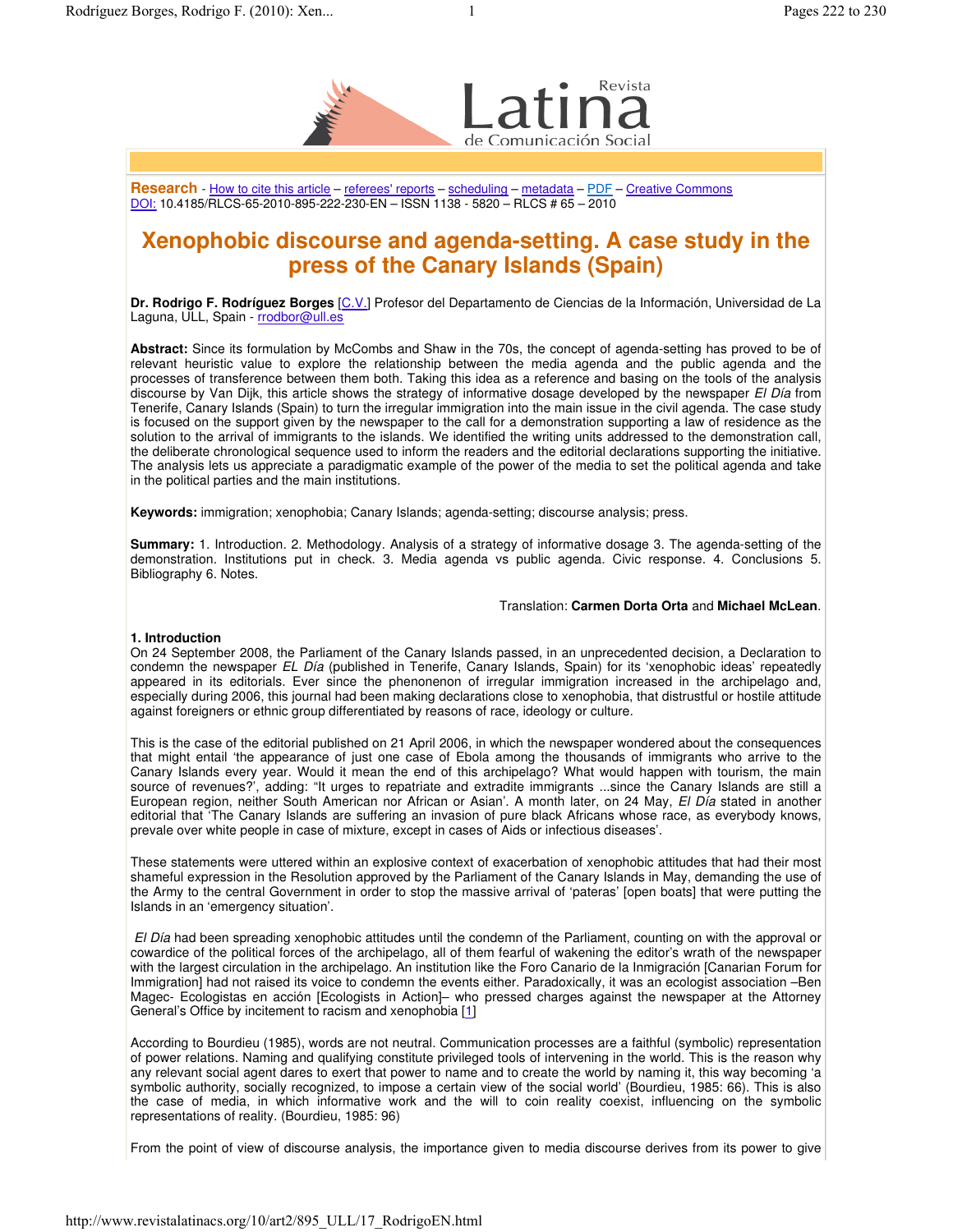the voice to certain social actors while silencing others. It is especially evident the role that some media play spreading xenophobic discourses. According to Van Dijk (1997, 2003a, 2003b and 2008) and Cohen and Young (1981), critical analysis of news texts serve to prove the connections that link the various actors involved in their production, identifying those who are the main characters of the information and those who are mere passive subjects of the story.

Since its formulation in the seventies by McCombs and Shaw (1972), the concept of agenda setting has proved to be of significant heuristic value to clarify the connections between the media agenda and the public agenda. As many empirical researches have established (Shaw and McCombs, 1997; Winter and Eyal, 1981; López-Escobar, McCombs and Rey, 1996; and McCombs, 2006, et al.), readers use the important clues that accompany the news to organize their own catalogue of interests, in a process of 'transference of salience' from the media agenda to the public agenda.

We can complete this statement by adding: media do not merely direct the audience's attention towards certain issues, but also present those issues according to a certain interpreting framing that contributes to select and emphasize some features or qualities of the object in question (Shaw and McCombs, 1977; and Tankard, 2001).

Regarding to immigration, the use of certain discourse strategies together with the pragmatic context in which the discourse is performed, ends up generating an approach to the matter that may help to give rise to pressumptions and significances of xenophobic ideas, socially accepted (Van Dijk, 1997). The booming of immigration in Spain and in the Canary Islands and how media treat it have deserved the attention of many researchers from different perspectives (Igartua, Muñiz and Cheng, 2005; Igartua, Muñiz and Otero, 2006; Muñiz and Cheng, 2005; Nash, 2005), what has also happened in the Canary Islands (Dallanhol, 2000; Ardévol, 2008; Rodríguez Borges, 2006 and 2009.)

### **2. Methodology. Analysis of a strategy of informative dosage**

According to the concept of agenda setting and the tools of critical discourse analysis, this article aims to show a case study on how the newspaper *El Día* –with the largest circulation in the province of Santa Cruz de Tenerife– tried to set the political agenda on immigration in the Canary Islands, drawing in the main political parties and institutions, and inoculating apprehension to the population.

The support given by *El Día* to a demonstration call in favour of a Residence Act to control immigration in the most serious moment during the inmigratory crisis in 2006, demonstrates the strategy developed by the newspaper to impose its discourse on the public sphere, a prime example of the power of media to set the agenda of public concerns. If, according to Luhmann (2000: 18), social success of media is measured by its capacity to lead certain matters, we can anticipate that *El Día* achieved its purpose, since the main political actors of the archipelago had to declare themselves in favour or against the demonstration and its convenience.

The methodology combines a double approach. On the one hand, a quantitative approach to compute news stories on illegal immigration and the demonstration that were published during October, bearing in mind that these systematic counts have heuristic value themselves (Bardin, 1986: 22) and allow us to go a step further to formulate valid and well founded inferences (Kripendorff, 1990: 28.) On the other hand, the qualitative enquiry based on Van Dijk's model of discourse analysis proves the importance of time on news circulation and sets the analyzed discourse into the pragmatic context.

According to the first approach, we proceeded to find all the news stories identified with a title (news articles, reports, editorials, columns, essays, etc) dealing with immigration in general or specifically with the demonstration call in the four weeks before the march. The chosen date for the demonstration –29 October– tried to take advantage of public reaction to the arrival of thousands of immigrants by open boats in earlier months.



Figure 1. Arrivals of immigrants by open boats .Years 1994 - 2006.

Source: Central Government Office in the Canary Islands. Personal compilation.

In fact, almost 32,000 people arrived to the coast of the Canary Islands during 2006, reaching numbers of unknown dimension. As we can appreciate in figure 1, the number of immigrants **'**who enter through places different from the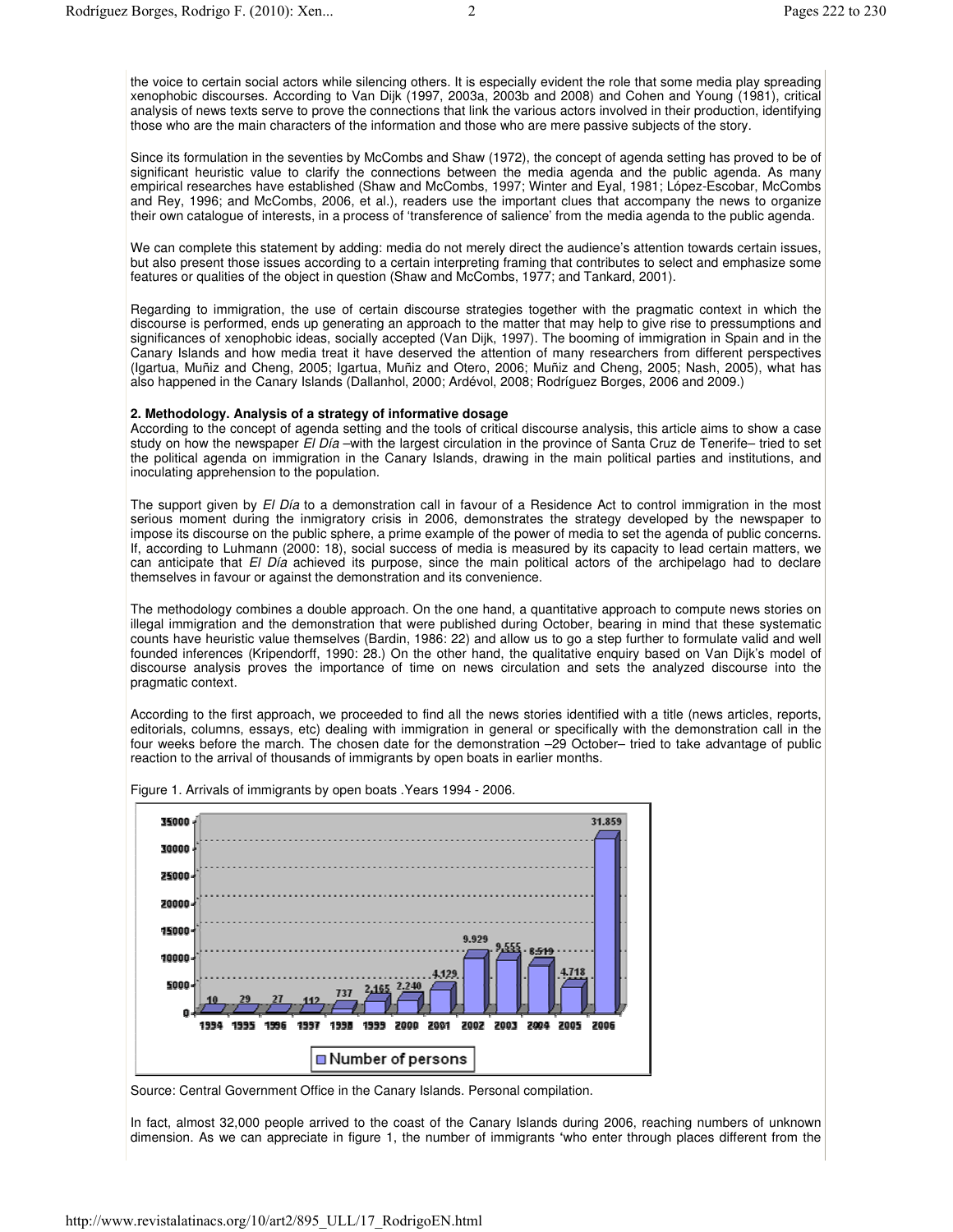legally established**'** (so to speak in the cold prose of the Ministry of Interior) almost multiplied the arrivals in 2005 by seven and were more than three times the figures of 2002, the year with the highest record until then.

The evolution in the number of entries of illegal immigrants during the first ten months of 2006 explains why the demonstration was to be held in October. As we can see in figure 2, in September the Central Government Office in the Canary Islands recorded a number of arrivals noteworthy higher than the total amount of those registered in 2005, what had already happened in August. The importance of these numbers eventually persuaded the conveners to mobilize public opinion. In this context of civic distress, the newspaper *El Día* launched a supporting campaign in favour of the protesters.

In the four weeks of October before the demonstration, the journal published 238 news stories about immigration, the visibility and appeal of almost one hundred of them (93 exactly) were strengthened with graphic support (photographs, graphs, pictures, etc.) The fact that almost 40% of the news stories were accompanied by some of these graphic elements gives us an idea about how determined the newspaper was to emphasize these contents and direct the interest of the readers towards them.



Figure 2. Arrivals of immigrants by open boats. Year 2006.

We can also deduce the informative emphasis given to the arrival of immigrants from other additional facts that prove the high level of issue focussing: 71 references to irregular immigration appeared on the 31 front pages of October; 16 out of them advertised the demonstration. What's more, in half of 31 front pages (16) irregular immigrants were the main characters of the stories.

The hemerographic review of the opinion texts on immigration appeared in *El Día* throughout the month shows a clear preference for that issue in the opinion columns written by the staff journalists and in the ones written by the contributors to the newspaper: the consequences of this migratory explosion were analyzed, dissected and evaluated in the 31 texts appeared on the opinion pages of October. Exactly 23 of these 31 columns (almost 75%) offered a negative and controversial image of irregular immigration, as observed in such as expressive titles as 'Unsustainable illegal immigration' or 'Fools' solidarity'.

Not even the traditional letters to the editor sent by the readers escaped the editorial bias that gave priority to any reference to the "problems" caused by immigrants and the urgent necessity of protesting and forcing authorities to intervene. A total of 13 letters found a place on the pages of *El Día*, with revealing titles such as: 'Illegal immigrants: blame Europe', 'Canario, fight', 'Demonstration', and 'Everybody to the mass meeting!'.

The newspaper was so involved in the success of the call that could not let anybody forget the date of the demonstration. This explains why this unusual text appeared in the section 'Letters to the editor' on 26th: 'Note: in the letter published yesterday entitled "Everybody to the mass meeting", the author said … the demonstration will be held next Saturday, when, in fact, it will be held on Sunday 29'.

But nothing as revealing as watching the editorial relevance given to this issue. The newspaper set its institutional position and disposition in the editorials. Van Dijk (2003a: 262) was right when he pointed out that news editorials are a sort of discourse produced by an elite and, as such, they express the opinion of a privileged agent that exerts his power to legitimize the actions of the represented social group (Van Dijk, 2003: 262.)

When reviewing the editorials published by *El Día* during October it becomes evident the interest to turn irregular immigration into the main issue of the social agenda: the newspaper published 13 editorials in just four weeks, and six of them explicitly calling for the demonstration in support of 'effective control on immigration to avoid irrational xenophobic outbreaks'. Some of them bearing unambiguous titles such as: 'Reasonable and Necessary Demonstration' or 'Everybody to today's demonstration'.

Table 1 summarizes the statistics of news stories that *El Día* devoted to immigration in the four weeks of October 2006: the total number of news articles dealing with immigration, the number of times that this issue was the main story, the times that it appeared on the front page as prominent or included in the sidebar, and the number of articles, editorials and letters from the readers on this issue.

Source: Central Government Office in the Canary Islands. Personal compilation.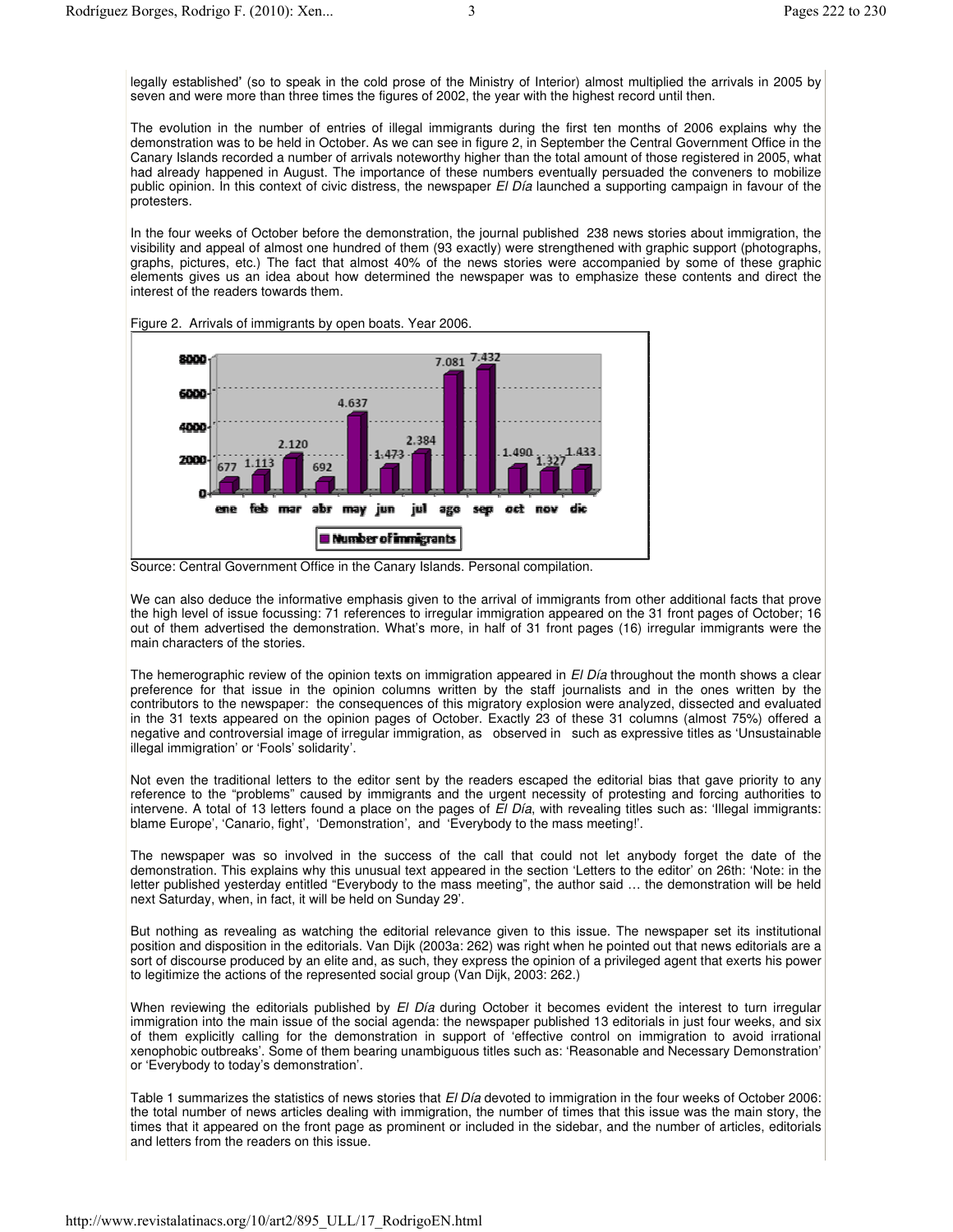Table 1. *El Día*. New stories devoted to immigration in October 2006.

| <b>Weeks</b>                                     | Week 1 | Week 2 | Week 3 | Week 4 | <b>TOTAL</b> |
|--------------------------------------------------|--------|--------|--------|--------|--------------|
| Total number of news pieces                      | 63     | 59     | 52     | 64     | 238          |
| Number of front pages                            |        | 5      |        |        | 16           |
| Number of news pieces on front page and sidebars | 16     | 19     | 10     | 10     | 55           |
| Number of news pieces with graphic support       | 26     | 26     | 15     | 26     | 93           |
| Number of articles                               |        |        | 6      | 10     | 31           |
| Number of editorials                             |        | 3      |        |        | 13           |
| Number of letters to the editor                  |        | 2      |        |        | 13           |

Source: *El Día*. Personal compilation.

There is no doubt that the flow of news stories devoted to the demonstration is an unquestionable sign of the newspaper's interest. Suffice it to say that readers were repeatedly informed about the reasons and the route of the demonstration 14 times, without counting four large advertisements. But the amount of information is as important as the timing of publishing it. The reconstruction of this chronology lets us state that the reporting work complied with a perfectly planned dosing strategy, intended to create a shift in public opinion in favour of the Residence Act advocated by the conveners of the demonstration.

The first indirect reference to the demonstration appeared in *El Día* on Sunday 1 October on the front page sidebar below the headline 'Concave [Confederation of Residents' Associations] supports the Residence Act to stop immigration', followed by this lead: 'During the last debate held in *El Día*, the Concave and the group Identidad Canaria [Canarian Identity] bet on a Residence Act considering the acculturation process of the islands'. The inside pages (42 and 43) collected the opinions given by some neighbourhood leaders who had been invited to debate by *El Día* in the first issue of the section 'Debates de actualidad' [Current Debates] devoted to this subject.

Contrary to the impression given by the headline, three of the five participants 'recognized the benefits generated by immigration'. Their opinions were tolerant and inclusive but strategically omitted in the headline in the interest of the stands taken by the members of Concave and Identidad Canaria, who were the only ones to talk about the necessity of population control. During the debate, Mateo López, Head of Identidad Canaria, announced that 'a demonstration in favour of the Residence Act has been organized to be held at the end of October' (p. 43) making use of an impersonal and cryptic construction

That Sunday's issue offered several texts that helped to reach *critical mass* around the binomial immigrationoverpopulation. The front page sidebar also included: 'The population of La Gallega [2] (Santa Cruz) will increase by five in two years'. On page 6, an interview to the Head of Ashotel [Hotels and Accommodation Association of Tenerife], with the title: 'Stop illegal immigration' in one of the copy blocks. The section 'Los mojos de la última' [section on the cover page] started with the sentence: 'The people of Tenerife are worried about the avalanche of illegal immigrants arriving by open boats and the increase of the population of the islands'; thereby, linking population growth and arrivals of immigrants from Sub-Saharan Africa.

The opinion pages also contained many references to immigration, starting with the editorial: 'Embarrassment with Immigration' (p.3). Page 4 reproduces another editorial that had already been published: 'Supportive but not Naïve'. And the following articles: 'Immigration can not be used as an electoral weapon' (p.10) and 'Unsustainable illegal immigration' (p.19); and the column 'Charlatans' about the 'dramatic phenomenon of immigration'. Also, on page 18, a letter with the title 'Tourism and Immigration' exhorted the people of Tenerife to react to the damage that the arrival of open boats to our beaches was inflicting to the tourist image of the Islands.

We found the following allusion to the demonstration in the issue published on Friday 6: a half column-length text with the title 'Neighbourhood Demonstration on 29th in favour of Population Control' (p.4). This headline is really surprising, as it does not clarify who or what organizations were promoting the demonstration. In the body copy, the Head of Identidad Canaria repeated the same impersonal expression used on 29 October: 'Yesterday Mateo López stated that a neighbourhood demonstration has been organized in Santa Cruz in favour of population control', transferring to the readers the idea that the demonstration was self- organized.

On the same day the newspaper opened with this five column headline: 'Another 20 immigrants die at sea', followed by twelve stories about minor immigrants (p. 3), court costs generated by immigration (p. 4), escapes from immigration detention centres (p .6), and the objection of Coalición Canaria [Canarian Coalition, centre-right nationalist party] against the increase of those centres in the archipelago (p. 70). It also included an editorial (p. 7) in which the newspaper proclaimed its determination to fight against 'this disorganized and bizarre phenomenon of illegal immigration'. On the following days –Sunday 8, Tuesday 10, Wednesday 11– the newspaper would publish more editorials.

On Thursday 12, a group of professors of the two universities of the Canary Islands made known the document 'Reflections on Current African Immigration by Open Boat', warning of the responsibility of politicians and media for the spreading of xenophobic attitudes. *El Día* reported the presentation of the manifesto but tried to counteract it with the editorial 'To the readers of Tenerife and the Canary Islands' (p. 7), attacking multicultural coexistence:

We will continue fighting for our children and will not make the mistake of devoting our efforts and money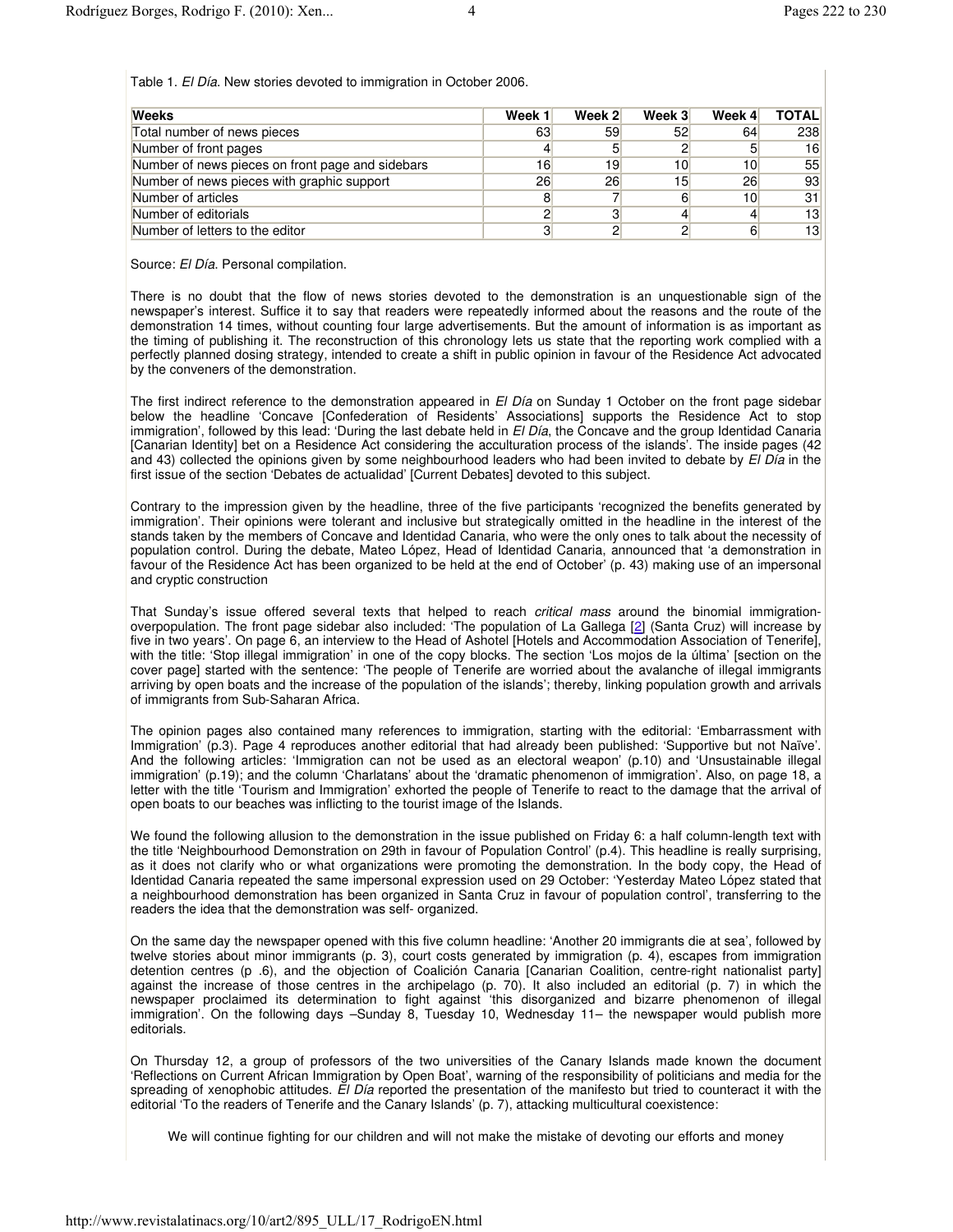to care for others' children: multiculturalism is fair but when it really occurs, not when massive arrivals of foreign people compromise the perdurance of our native customs, our very existence and way of living, that is to say, our historical identity.

On Sunday 15, the extreme right organization Democracia Nacional planned a mass meeting in Los Cristianos (Tenerife) under the slogan 'Not to invasion, against overcrowding of illegal immigrants in the Canaries'. While some rival newspapers published the information (especially *La Opinión)*, *El Día* opted for minimizing the references to this undoubtfully racist event that was provoking critical comments for its xenophobic connotations and held just two weeks before the demonstration organized in Santa Cruz.

On Tuesday 17, on page 4, *El Día* published the full decalogue of reasons given by Identidad Canaria and the Concave to justify the march on the 29th. The other newspapers did not echo it. *El Día* continues its privileged relationship with the conveners. Two days later, on Thursday 19, the newspaper placed an editorial with this unambiguous headline: 'Reasonable and Necessary Demonstration' (p. 7). The body copy is a glossary of common words in discriminating and criminalizing discourses against immigrants: "tide", "flow", "irregular", "unemployment", "overpopulation", "violence", and other similar expressions appeared throughout the text. The aims of the march- the writer of the editorial stated- collect the 'opinion of the majority'

To stop the human tide reaching the islands by plane or boat everyday, those who settle among us illegally and worsen our limited territory, high unemployment and population density. Furthermore, if we do not stop the flow, the risk of violent reactions of native people against illegal immigrants will increase.

On Saturday 21, *El Día* comes back to illegal immigration with the editorial 'Growing Anger against Irregular Immigration' (p. 7), predicting a civil protest about this situation:

The problem of illegal immigration in the Canary Islands has reached the point of unleashing popular indignation in demonstrations against the lack of solutions and the carelessness of the central Government. [The successive governments] that have let the snowball grow and turn into a real invasion of the archipelago… It is evident that people are tired of what is happening.

On the following day, Sunday 22, the journal published this editorial on page 3: 'Yes to Sunday's March'. The call to the citizens is accompanied by nine news stories on immigration, three op-eds on the same issue, and the third part of 'Current Debates' that the paper had devoted to the immigratory phenomenon. Even though on the first occasion (1/10, p.42-43) the headline of the debate had been 'Immigration from Neighbours' View' and on the second occasion (15/10, p.6-7) it was neutral 'Reflections on Immigration', the third one (22/10, p.4-5) raised the tunefork and stated 'What do citizens think of foreign invasion?'. All the participants declared themselves in favour of a Residence Act.

# **3. The demonstration is set in the agenda. Checkmate to the institutions**

A few days before the demonstration, the initiative had had such major impact that politicians had to declare themselves on the call. On Monday 23, the coalition of minor parties at Santa Cruz City Council unsuccessfully proposed a motion to keep immigration out of election campaigns. During the debate, the PSOE [Spanish Socialist Workers' Party] claimed that the conveners of the march –in reference to the Head of Concave and the Head of Identidad Canaria– were paid a salary from the town council as advisors of Mayor Miguel Zerolo (member of Coalición Canaria.). [3]

On Tuesday 24 we could read in the newspaper the statements issued by Paulino Rivero –President of Coalición Canaria at that time–. He agreed with the ideological principles of the demonstration, although he considered that it was not the "right moment" for it. (*El Día*, 24/10, p.21). Being asked about the relationship between the conveners and his party, he said he was unaware of 'any sort of connections' (*La Opinión*, 24/10, p.14). In spite of the denial, the support given by Coalición Canaria to the protest march was unquestionable for some newspapers: 'Partido Popular and Coalición Canaria encourage racist protest in Tenerife' (*La Provincia*, 26/10, p.22) and 'The attitude of Coalición Canaria towards immigration inspires the demonstration' (*Canarias 7*, 29/10, p.34).

The denial of any xenophobic element, the (apparent) concession that 'the other' also has inherent values and the positive self presentation of the endogroup as tolerant and hospitable, are some of the features that characterize the racist discourse of the elite and the media. 'Therefore –Van Dijk states (2003a: 254 et seq)– when a newspaper says something negative about a minority, may also emphasize at the same time, that it has nothing against those people'. The editorial of *El Día* appeared on Tuesday 24 ('Not to racism and xenophobia, yes to the demonstration', p. 5) proved to be a good example of these discursive strategies.

Firstly, the plea for traditional hospitality: 'Tenerife has always been a welcoming land with foreigners who visit us'. Secondly, a condescending recognition of the others' human condition: 'We do not mind the colour of Africans, no matter how dark it is. We trust human intelligence and feelings of those creatures whom, like us, God has put on Earth'. And finally, the rejection against the accusation of racism, expressed in a concessive way: 'By this we mean that we have never justified or will ever justify racism or xenophobia, but the situation requires solutions, those that the conveners of next Sunday's demonstration request'.

Somewhat worried about the accusations of xenophobia that were starting to spread, the conveners of the event took advantage of the open door policy of *El Día* (24/10, p.31) to stop critics with a pseudo piece of news: 'Concave remarks that the demonstration on the 29th is not against immigrants'.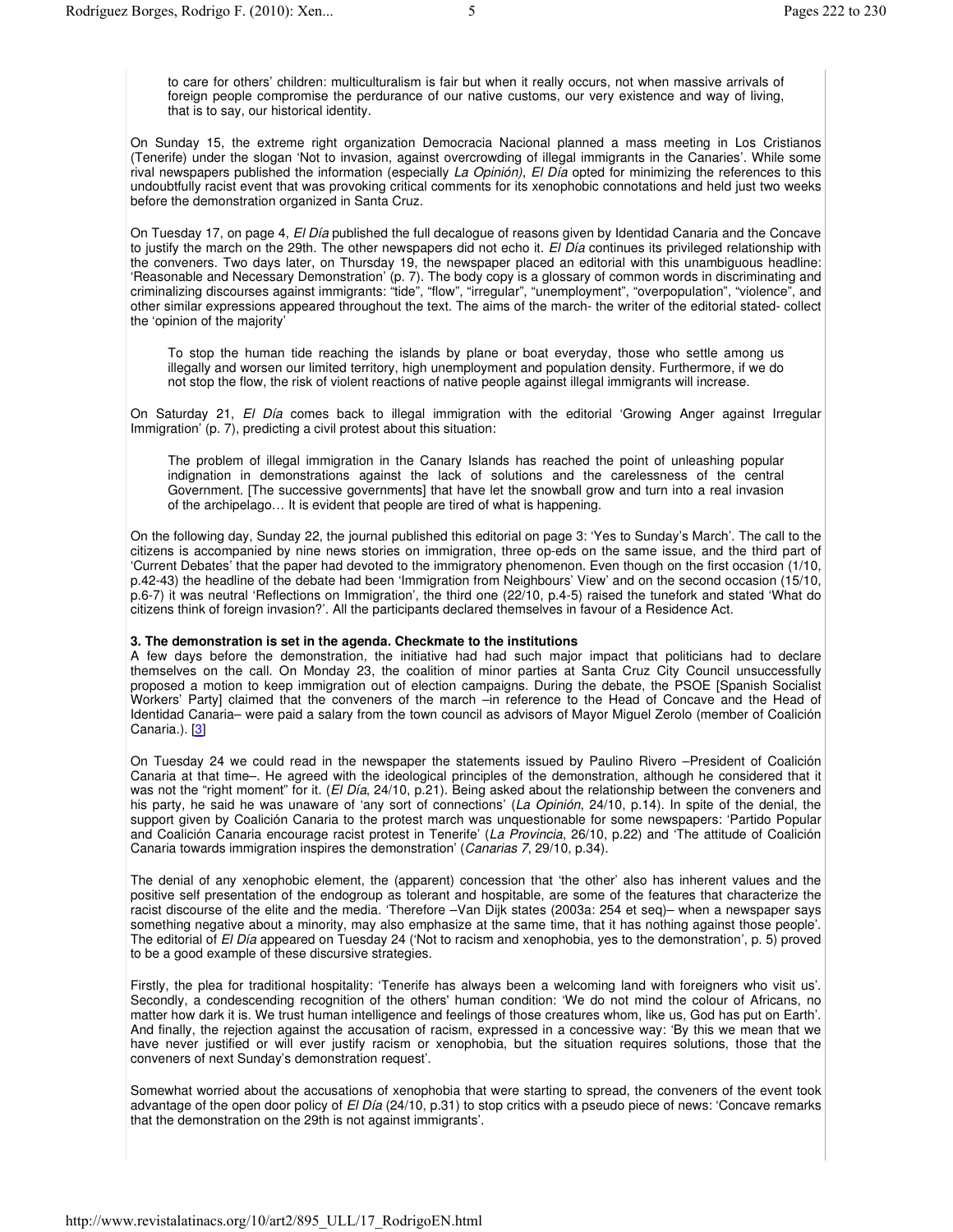On October 25 the controversy arrives to the Parliament. In the session, the socialist spokeman asked the President of the Government, Adán Martín, member of Coalición Canaria, to reprove the march: a newspaper and two advisors of Santa Cruz City Council at the head of two organizations without any known public activity have succeeded in imposing the agenda of the highest representative institution of the islands. Despite the request, Martín does not accept to reprove the march (*El Día*, 26/10, p.3). In the parliamentary session next day, the socialist group proposed to sign an agreement against xenophobia and racism, but Coalición Canaria and Partido Popular [People's Party, the main centre-right party in Spain] rejected it.

On the same day 25, *El Día* uses an interview with a Canarian migrant in Venezuela, back to the islands after 52 years' absence, to criticize immigration. Headline of the interview: 'We went to Venezuela to work, why do immigrants come to the islands?'. In addition to a timely report on education ('Tenerife is the island with the highest number of school registrations of foreign students', p.31), the section 'Los mojos de la última', on the cover page, includes a short text with the title 'They want to break the demonstration' where we can read: 'We have received anonymous information warning ... that some would try to boycott from within the march. How? Taking out banners with racist and xenophobic messages at a given moment'.

A day after the Parliament rejected the agreement against xenophobia, the PSOE at the Island Council of Tenerife managed to pass a motion urging people 'not to participate in actions involving xenophobic attitudes, rejection or aggression against immigrants'. On Thursday 26 the Island Council of Gran Canaria endorsed a similar motion: the islands councils also had to submit to the agenda setting devised by a newspaper.

There were some that immediately took advantage of the controversy, especially Centro Canario Nacionalista (another centre-right nationalist party) that started to gather signatures to promote a Residence Act at the Regional Parliament to stop the arrivals of foreigners. In order to support this initiative, the party handed out leaflets blaming immigrants for the economic suffocation of town councils, saturation of courts and hospitals, disease transmission, ruining tourism and undermining local identity. A revealing coincidence: the photograph of the open boat accompanying the execrable libel was the same that had appeared on posters for the October 15 Democracia Nacional mass meeting in Los Cristianos.

In the issue of Thursday 26, *El Día* published the editorial: 'Less politicking and more commending work', which reiterates the call for the demonstration: 'We must take to the streets to keep on being local, Canarian, Spanish and European people… Not to racism, not to xenophobia. Yes to Sunday's march. Defend Tenerife, defend the Canary Islands'. The editorial appeared next to a column, signed by the President of Partido Nacionalista Canario, in which he states that the disproportionate population growth suffered in the islands hides a sort of 'neocolonialism' that 'aims to depersonalize and blur native people' (p.33) That day, the newspaper also included an advertisement of the demonstration that occupied two thirds of page 33. [4]

The campaign of *El Día* in support of the demonstration continues. On Friday 27, the headline of the front cover story is: 'Concave relies on massive attendance' and the subheading: 'Conveners for Residence Act expect people coming from all the islands'. On page 34, the journal publishes the article 'The Future Residence Act', signed by Antonio Cubillo, founder of the separatist organization MPAIAC. That day's edition is completed with a letter to the editor -'The Canary Islands Lose Face' (p.8)- supporting the protest, and inserting for the second time the advertisement of Concave and Identidad Canaria calling for the demonstration (p.15).

Just 24 hours before the march, *El Día* mobilized all its power of influence. Making an attempt to deactivate accusations of xenophobia, the headline stated: 'Six associations of immigrants will attend the demonstration' on the front page, but none of them is identified throughout the text. [5]

Apart from an interview with the leader of Centro Canario Nacionalista, who expresses his support to the march, the stories about immigration include the column 'Day 29' (p.9), three letters to the editor on page 10; the article " Canarias, parada y fonda' [archaic expression used to describe a place where people stop to drink and eat and follow their way]; the op-ed 'Fools' Solidarity', signed by one of the leaders of Centro Canario Nacionalista, and a short note in which the conveners predict the success of the demonstration (p.31).

The list of persuasive texts of this edition is completed with a pressing editorial: 'Save the Canary Islands' (p. 31) that accuses socialists of being against the protest looking for migrant votes in future local elections. 'However- the text concludes- with or without votes, they will throw us out of our houses in the end as it says the Canarian proverb: someone will come from the street that will throw you out of your house. Well, they are here'. In addition, they insert, for the third time, an advertisement calling for the demonstration (p.25), and a new interview with the Head of Identidad Canaria, Mateo López, with the headline: 'PSOE plays unfairly when stating that the demonstration is racist' (p.32).

Despite efforts made by the conveners, the rejection to the march made its way: On Saturday 28 *La Provincia*, a newspaper published in Gran Canaria, entitles on front page: 'Some 50 civil associations raise their voices in view of official silence. Associations accuse Partido Popular and Coalición Canaria of encouraging rejection to immigrants'. The trade unions UGT and CCOO, the NGOs Cáritas, Médicos del Mundo, the Spanish Commission for Refugee Aid and immigrant groups were among these associations, all of them members of the Foro Canario de la Inmigración.

As it was correctly commented in *La Provincia* on 26 October, the sixth point of the Decalogue for Integrating and Non-Xenophobic Information promoted by the Foro states that: 'It is necessary to adopt a belligerent position against racist and/or xenophobic attitudes. We must specially watch out demonstrations of radical and intolerant groups, without neglecting diffuse racism in other positions of the political sphere'. Incoherent with its own decalogue, the Foro Canario de la Inmigración was unable to shake off official tutelage in order to criticize the demonstration and eventually split into pieces.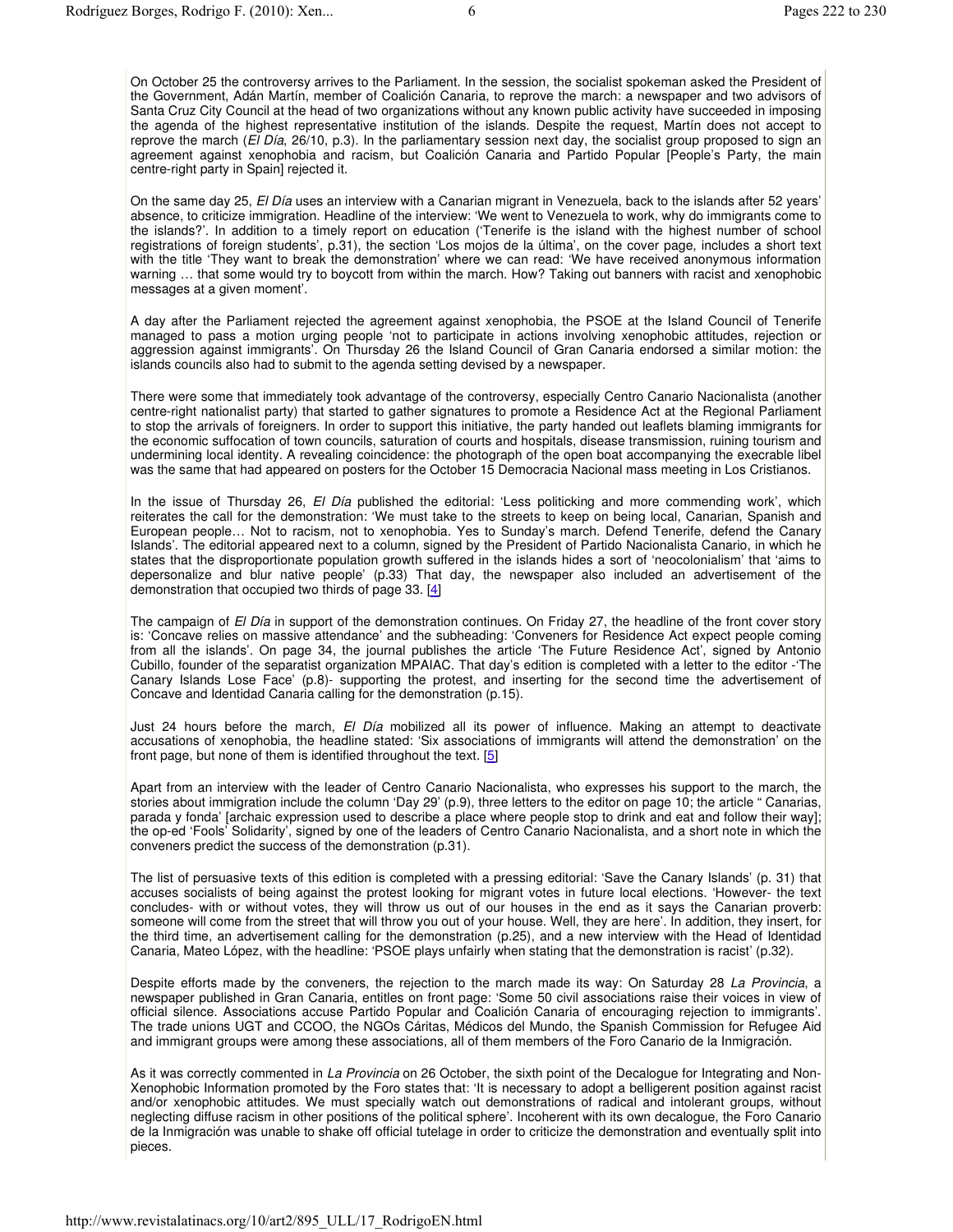Even on the same day of the demonstration, *El Día* made a final effort to mobilize undecided people. With a surprising display of expeditious information, the main headline of this issue offered –*avant la letre*– a news story that had not happened yet: 'Neighbours took to the streets for population control'. On page 6 there was an interview with another leader of Centro Canario Nacionalista below the headline 'Fernández Del Torco insists on saying that the Residence Act would not be unconstitutional', in which the politician supports the demonstration; and an ambiguous "Open Letter from Partido Popular of Tenerife", signed by its President Cristina Tavío, who states that 'there are reasons to attend the demonstration'.

In addition, on the day of the demonstration, the newspaper publishes an opinion column that reiterates the need for a Residence Act ('The Canary Islands with borders', p. 7) and the fourth part of 'Debates de Actualidad'. Again, 'What do citizens think of foreign invasion?' asks the five column headline (p.4). The answer is, at least, amphibological, and it is answered by the newspaper: 'It is necessary to enclose the archipelago'.

Nevertheless, it is really surprising that, once again, the answer does not fit with the opinion of the people attending the debate: 'El Fraile –says the president of the residents' association of this suburb of Arona municipality– is setting a good example of solidarity and coexistence. There are more than 100 different nationalities mixed among 15,000 inhabitants and nothing serious has ever happened there...'. Moisés Pérez, a resident of Arona, says that the coexistence among the 150 nationalities of the municipality 'is exemplary.' However, none of these opinions were in the headlines or summary decks. [6]

For the fourth consecutive day the same advertisement of the demonstration and the last editorial call to the population, 'Everybody to the demonstration today' (p3), which literally repeats the editorial on Tuesday 24, again making references to 'invasion', 'flood' that 'overflows' the Islands, uncontrolled 'avalanches' and 'massive' arrivals. There is such perfect understanding between the newspaper and the *official* conveners of the march that the reasons given by the journal are the same, word by word, as those used by Concave. The hand that rocks the call from the newspaper and from the associations is the same.

The controversy and the division generated by the call reached such a point that the moderate newspaper *Diario de Avisos*, published in Tenerife, felt obliged to call for calmness in the editorial 'We must take care of coexistence', appeared on Sunday 29 (p.3). The newspaper considered its duty

To warn about the risks of certain biased calls that only contribute to accentuate the frustration of weakest social groups that might feel harmed by the strong migratory pressure that the archipelago is suffering. The irony or hypocrisy of this story is that, far from analysing the causes or processes or looking for real solutions beyond the false lure of a Residence Act, it only feeds the conflict between social groups.

Just a week before, on October 22, the same newspaper had already published the editorial 'Incoherent Demonstration', which harshly criticized the reasons of the conveners and the opportunity of the call:

It is true that the frequent arrivals of open boats to the coast of the Canary Islands, full of Sub-Saharian immigrants, is a matter of national concern that demands suitable actions, taking into consideration current serious circumstances. But we can not mix this necessity with the simplicity of certain analysis determined to clearly convey conflict rather than discussion. This can be applied to the demonstration called by the group Identidad Canaria -unknown to date- and some residents' associations … There are precious materials that must not be handled in excess, coexistence is one of them. Conveners state that the demonstrations will not be racist or xenophobic, and we will not be prejudiced and charge on those who will be attending it next Sunday, but we affirm that this is the worst option, based on opportunist rather than appropriate arguments, full of conflicting ideas, –at least those regarding to the pressure of immigration on the Islands–, very flimsy and hypocritical.

### **4. Media agenda vs. public agenda. Civic response**

Finally, the demonstration was held as was to be expected on Sunday 29 Except for *El Día*, all the journals of the islands pointed out the poor attendance*: Canarias 7*, on front page: 'Low commitment to the xenophobic march. Fewer than 2,000 people attend it'. *La Provincia* entitled: 'About 3,000 people attend march against immigrants in Tenerife', while 'Several thousand demonstrators ask for residence act' was the headline chosen by *Diario de Avisos*.

Unlike other newspapers that focused on the number of attenders, *El Día* preferred a poetic headline: 'Feeling the Canary Islands' and numbers pushed into the subheadline**:** 'About 15,000 people, according to the conveners, marched in Santa Cruz to ask for Residence Act and defend the Islands'. Surprisingly, the newspaper accepted the figures provided by the conveners without contrasting them with the police information or its own estimate, against usual informative guideline.

Surprisingly, the report on the demonstration was not signed and was away from the minimum standards of objectivity. Unusual explanations tried to justify the failure of the demonstration: 'We are certain that lots of citizens did not attend the march due to the threats and insults hurlied by interested groups during the previous days'. The writer also stepped into the shoes of a mass psychologist: 'In fact, phone calls made to our editorial department by some neighbours reveal that they felt awkward with the possibility of being considered as racist people'.

The outrageous closing paragraph of the article combined both pretended editorializing and picturesque reports about popular festivities: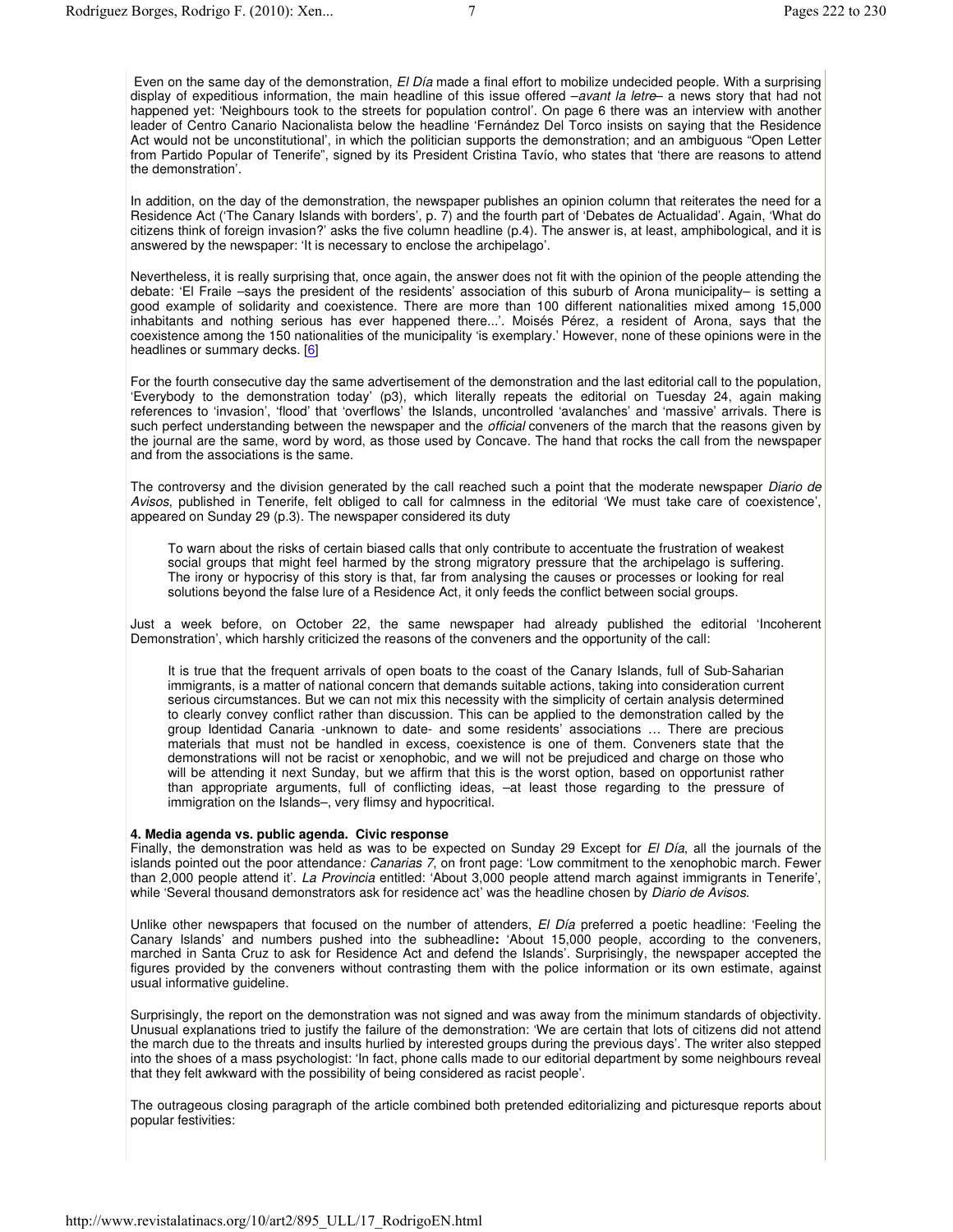*Azul Televisión*, television division of *El Día*, offered images of the demonstration from different places throughout the day, so revealing the importance of the march, the overflowing feeling of Canarian identity and the indignation against national parties for their negligent attitude towards the archipelago, what has led the islands to this unsustainable population growth.

It seems remarkable that we had to wait until Tuesday 31 to read the editorial of *El Día* assessing the event, already known the opinion of the other newspapers and the political and civic reaction. The editorial 'Canarian Feelings' insisted on the idea that 'the people who took to the streets love their native land… ordinary, decent, serious people who love their islands and protested against the governing parties in Madrid, responsible for the loss of our identity'.

When talking about the number of protesters, the unconscious betrays the writer (*excusation non petita…*), who, once again, takes up outlandish ideas to justify lower attendance than expected: '*El Día* did not lie on his front page yesterday. Canarian feeling overwhelmed Santa Cruz de Tenerife though conveners were threatened days earlier, what influenced on the attendance, as well as showers… we are accused of racism and xenophobia just because we love Tenerife, our islands, our people. People who pay their taxes to have their basic needs, public health and education covered, and who want to preserve their identity'.

### **5. Conclusions**

The review of the news stories that the journal devoted to the demonstration during some weeks before the demonstration reveals the long-run outline of the campaign used to infect public opinion with the perception of being living an emergency situation.

The analysis of the circumstances surrounding the demonstration causes mixed feelings. On the one hand, one is shocked by the restrained informative dosage developed by a single newspaper, with privileged position in the media ecosystem of the archipelago, and able to promote an initiative, presented as a spontaneous popular protest that forced main institutions of the archipelago (Parliament, regional government, island councils, Santa Cruz City Council, etc.) to take sides and marked time to political organizations.

The closeness to elections made political parties behave cautiously but ambiguously, opinions expressed in one island (Gran Canaria) did not fit with the ones expressed in the other island (Tenerife). Unfortunately, the social, political and media conflict left a collateral victim, the Foro Canario de la Inmigración, whose lack of independence and internal division have irreparably harmed the credibility of such an important institution.

On the other hand, it is comforting to see that a majority of the population of Tenerife was able to counteract the criminalization of immigrants, defying the power of a newspaper that condemned dissenters to silence. Despite money and propaganda, the support of the population to the demonstration was, fortunately, unimportant. The best proof for this is that those ideologues of the march have desisted from making another attempt so far.

We can conclude that *El Día*, indeed, managed to impose a demonstration in favour of a Residence Act and immigration control in the public agenda, but failed in making citizens to support its opinions, in spite of the great amount of news stories about irregular immigration and the call for the demonstration. All things considered, what happened confirms the well-known thesis by B. C. Cohen (1963: 13): media tell us what we must think about but fortunately they cannot tell us what we must think.

### **6. References**

Ardévol, A. (2008): "La inmigración en la fotografía de prensa de Canarias". *Revista Latina de Comunicación Social*, 63, pp. 409-417, available at: http://www.revistalatinacs.org/08/34\_791\_54\_fotoperiodismo/Alberto\_Ardevol.html. Retrieved: 1 September 2009.

Bañón, A. (1997): "El discurso racista de la prensa y la manipulación de los testimonios orales". *Mugak*, 2, available at: http://revista.mugak.eu/articulos/show/15. Retrieved: 5 March 2009.

Bardin, L. (1986): *El análisis de contenido*. Madrid: Akal.

Bourdieu, P. (1985): *¿Qué significa hablar? Economía de los intercambios lingüísticos.* Madrid: Akal.

Cohen, B. (1963): *The Press and Foreign Policy.* Princeton, New York: Princeton University Press.

Cohen, S. y Young, J. (comps.) (1981): *The manufacture of news. Deviance, social problems and the mass media.* London: Constable.

Dallanhol, H. (2000): "Propuesta de cobertura periodística sobre la inmigración ilegal". *Revista Latina de Comunicación Social*, 33, available at: http://www.revistalatinacs.org/aa2000kjl/x33se/62helo.htm. Retrieved: 1 June 2009.

Igartua, J. J., Muñiz, C. y Cheng, L. (2005): "La inmigración en la prensa española. Aportaciones empíricas y metodológicas desde la teoría del encuadre noticioso". *Migraciones*, 17, pp. 143-181.

Igartua, J. J., Muñiz, C. y Otero, J. A. (2006): "El tratamiento informativo de la inmigración en la prensa y la televisión española. Una aproximación empírica desde la Teoría del Framing". *Global Media Journal*, vol. 3 (5),